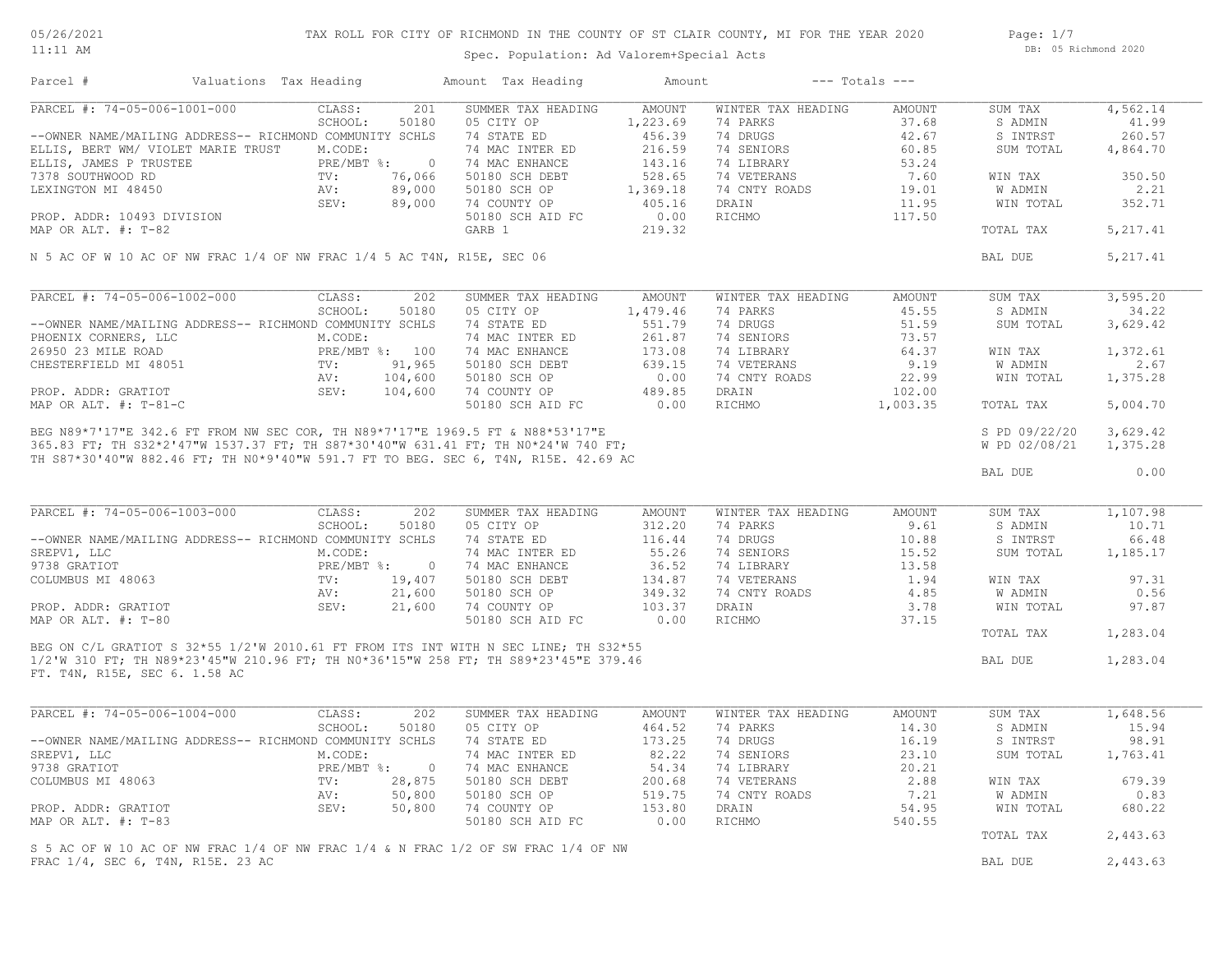05/26/2021 11:11 AM

## TAX ROLL FOR CITY OF RICHMOND IN THE COUNTY OF ST CLAIR COUNTY, MI FOR THE YEAR 2020

Spec. Population: Ad Valorem+Special Acts

Page: 2/7 DB: 05 Richmond 2020

| Parcel #                                                                                  | Valuations Tax Heading |                              | Amount Tax Heading                                                                                                                                                   | Amount           |                           | $---$ Totals $---$ |                                |                      |
|-------------------------------------------------------------------------------------------|------------------------|------------------------------|----------------------------------------------------------------------------------------------------------------------------------------------------------------------|------------------|---------------------------|--------------------|--------------------------------|----------------------|
| PARCEL #: 74-05-006-1005-000                                                              |                        | CLASS:                       | 201<br>SUMMER TAX HEADING                                                                                                                                            | <b>AMOUNT</b>    | WINTER TAX HEADING        | AMOUNT             | SUM TAX                        | 3,060.19             |
|                                                                                           |                        | SCHOOL:<br>50180             | 05 CITY OP                                                                                                                                                           | 862.27           | 74 PARKS                  | 26.55              | S ADMIN                        | 29.59                |
| --OWNER NAME/MAILING ADDRESS-- RICHMOND COMMUNITY SCHLS<br>SUBCARRIER COMMUNICATIONS, INC |                        | M.CODE:                      | 74 STATE ED<br>74 MAC INTER ED                                                                                                                                       | 321.60<br>152.62 | 74 DRUGS<br>74 SENIORS    | 30.06<br>42.88     | SUM TOTAL                      | 3,089.78             |
| 139 WHITE OAK LANE                                                                        |                        | PRE/MBT %:<br>$\overline{0}$ | 74 MAC ENHANCE                                                                                                                                                       | 100.88           | 74 LIBRARY                | 37.52              | WIN TAX                        | 457.14               |
| OLD BRIDGE NJ 08857                                                                       |                        | TV:<br>53,600                | 50180 SCH DEBT                                                                                                                                                       | 372.52           | 74 VETERANS               | 5.36               | W ADMIN                        | 1.55                 |
|                                                                                           |                        | 53,600<br>AV:                | 50180 SCH OP                                                                                                                                                         | 964.80           | 74 CNTY ROADS             | 13.40              | WIN TOTAL                      | 458.69               |
| PROP. ADDR: 10435 DIVISION                                                                |                        | SEV:<br>53,600               | 74 COUNTY OP                                                                                                                                                         | 285.50           | DRAIN                     | 27.81              |                                |                      |
| MAP OR ALT. $\#$ : T-81-A                                                                 |                        |                              | 50180 SCH AID FC                                                                                                                                                     | 0.00             | RICHMO                    | 273.56             | TOTAL TAX                      | 3,548.47             |
|                                                                                           |                        |                              |                                                                                                                                                                      |                  |                           |                    | S PD 07/14/20                  | 3,089.78             |
|                                                                                           |                        |                              |                                                                                                                                                                      |                  |                           |                    | W PD 12/22/20                  | 458.69               |
|                                                                                           |                        |                              |                                                                                                                                                                      |                  |                           |                    | BAL DUE                        | 0.00                 |
|                                                                                           |                        |                              |                                                                                                                                                                      |                  |                           |                    |                                |                      |
| PARCEL #: 74-05-006-1005-100                                                              |                        | CLASS:                       | SUMMER TAX HEADING<br>703                                                                                                                                            | AMOUNT           | WINTER TAX HEADING        | AMOUNT             | SUM TAX                        | 0.00                 |
|                                                                                           |                        | SCHOOL:<br>50180             | 05 CITY OP                                                                                                                                                           | 0.00             | 74 PARKS                  | 0.00               | S ADMIN                        | 0.00                 |
| --OWNER NAME/MAILING ADDRESS-- RICHMOND COMMUNITY SCHLS                                   |                        |                              | 74 STATE ED                                                                                                                                                          | 0.00             | 74 DRUGS                  | 0.00               | SUM TOTAL                      | 0.00                 |
| CITY OF RICHMOND                                                                          |                        | M.CODE:                      | 74 MAC INTER ED                                                                                                                                                      | 0.00             | 74 SENIORS                | 0.00               |                                |                      |
| PO BOX 457                                                                                |                        | PRE/MBT %:                   | 74 MAC ENHANCE<br>$\circ$                                                                                                                                            | 0.00             | 74 LIBRARY                | 0.00               | WIN TAX                        | 0.00                 |
| RICHMOND MI 48062                                                                         |                        | TV:                          | 50180 SCH DEBT<br>$\circ$                                                                                                                                            | 0.00             | 74 VETERANS               | 0.00               | <b>W ADMIN</b>                 | 0.00                 |
| PROP. ADDR: 10525 DIVISION                                                                |                        | AV:<br>SEV:                  | $\circ$<br>50180 SCH OP<br>$\circ$                                                                                                                                   | 0.00<br>0.00     | 74 CNTY ROADS             | 0.00               | WIN TOTAL                      | 0.00                 |
| MAP OR ALT. #: T-81-A                                                                     |                        |                              | 74 COUNTY OP<br>50180 SCH AID FC                                                                                                                                     | 0.00             |                           |                    | TOTAL TAX                      | 0.00                 |
| AC<br>PARCEL #: 74-05-031-4001-000                                                        |                        | CLASS:                       | FT; N00*09'46"W 400.00 FT; TH S87*30'12"W 366.00 FT TO BEG. CITY OF RICHMOND. 3.36<br>302<br>SUMMER TAX HEADING                                                      | AMOUNT           | WINTER TAX HEADING        | AMOUNT             | SUM TAX                        | 2,322.74             |
|                                                                                           |                        | SCHOOL:<br>50180             | 05 CITY OP                                                                                                                                                           | 955.84           | 74 PARKS                  | 29.43              | S ADMIN                        | 22.10                |
| --OWNER NAME/MAILING ADDRESS-- RICHMOND COMMUNITY SCHLS                                   |                        |                              | 74 STATE ED                                                                                                                                                          | 356.49           | 74 DRUGS                  | 33.33              | SUM TOTAL                      | 2,344.84             |
| DIVISION 4001000, LLC                                                                     |                        | M.CODE:                      | 74 MAC INTER ED                                                                                                                                                      | 169.18           | 74 SENIORS                | 47.53              |                                |                      |
| 26950 23 MILE ROAD                                                                        |                        | PRE/MBT %: 100               | 74 MAC ENHANCE                                                                                                                                                       | 111.82           | 74 LIBRARY                | 41.59              | WIN TAX                        | 1,973.73             |
| CHESTERFIELD MI 48051                                                                     |                        | $\text{TV}$ :<br>59,416      | 50180 SCH DEBT                                                                                                                                                       | 412.94           | 74 VETERANS               | 5.94               | W ADMIN                        | 1.72                 |
|                                                                                           |                        | 159,400<br>AV:<br>SEV:       | 50180 SCH OP                                                                                                                                                         | 0.00             | 74 CNTY ROADS             | 14.85              | WIN TOTAL                      | 1,975.45             |
| PROP. ADDR: DIVISION<br>MAP OR ALT. #:                                                    |                        | 159,400                      | 74 COUNTY OP<br>50180 SCH AID FC                                                                                                                                     | 316.47<br>0.00   | DRAIN<br>RICHMO           | 166.20<br>1,634.86 | TOTAL TAX                      | 4,320.29             |
|                                                                                           |                        |                              |                                                                                                                                                                      |                  |                           |                    |                                |                      |
|                                                                                           |                        |                              | THAT PART OF W 1/2 OF SW 1/4 LYING S OF A LINE BEG N0*0'20"E 1602 FT FROM SW SEC<br>COR; TH N88*47'E 2299.37 FT EXC E 792 FT OF S 825 FT OF SW 1/4 FRAC, SEC 31 T5N, |                  |                           |                    | S PD 09/22/20<br>W PD 02/08/21 | 2,344.84<br>1,975.45 |
| R15E, 69.56 AC.                                                                           |                        |                              |                                                                                                                                                                      |                  |                           |                    |                                |                      |
|                                                                                           |                        |                              |                                                                                                                                                                      |                  |                           |                    | BAL DUE                        | 0.00                 |
|                                                                                           |                        |                              |                                                                                                                                                                      |                  |                           |                    |                                |                      |
| PARCEL #: 74-05-998-0010-435                                                              |                        | CLASS:                       | SUMMER TAX HEADING<br>002                                                                                                                                            | AMOUNT           | WINTER TAX HEADING        | AMOUNT             | SUM TAX                        | 0.00                 |
|                                                                                           |                        | SCHOOL:                      | 50180 05 CITY OP                                                                                                                                                     |                  | 0.00 74 PARKS<br>74 DRUGS | 0.00               | S ADMIN                        | 0.00<br>0.00         |
| --OWNER NAME/MAILING ADDRESS-- RICHMOND COMMUNITY SCHLS<br>SUBCARRIER COMMUNICATIONS, INC |                        | M.CODE:                      | 74 STATE ED<br>74 MAC INTER ED                                                                                                                                       | 0.00<br>0.00     | 74 SENIORS                | 0.00<br>0.00       | SUM TOTAL                      |                      |
| 139 WHITE OAK LANE                                                                        |                        | $PRE/MBT$ %:                 | 74 MAC ENHANCE<br>$\circ$                                                                                                                                            | 0.00             | 74 LIBRARY                | 0.00               | WIN TAX                        | 0.00                 |
| OLD BRIDGE NJ 08857                                                                       |                        | TV:                          | 50180 SCH DEBT<br>$\circ$                                                                                                                                            | 0.00             | 74 VETERANS               | 0.00               | W ADMIN                        | 0.00                 |
|                                                                                           |                        | AV:                          | 50180 SCH OP<br>$\circ$                                                                                                                                              | 0.00             | 74 CNTY ROADS             | 0.00               | WIN TOTAL                      | 0.00                 |
| PROP. ADDR: 10435 DIVISION                                                                |                        | SEV:                         | 74 COUNTY OP<br>$\circ$                                                                                                                                              | 0.00             |                           |                    |                                |                      |
| MAP OR ALT. #:                                                                            |                        |                              | 50180 SCH AID FC                                                                                                                                                     | 0.00             |                           |                    | TOTAL TAX                      | 0.00                 |
| BUILDING ON LEASED LAND                                                                   |                        |                              |                                                                                                                                                                      |                  |                           |                    | BAL DUE                        | 0.00                 |
|                                                                                           |                        |                              |                                                                                                                                                                      |                  |                           |                    |                                |                      |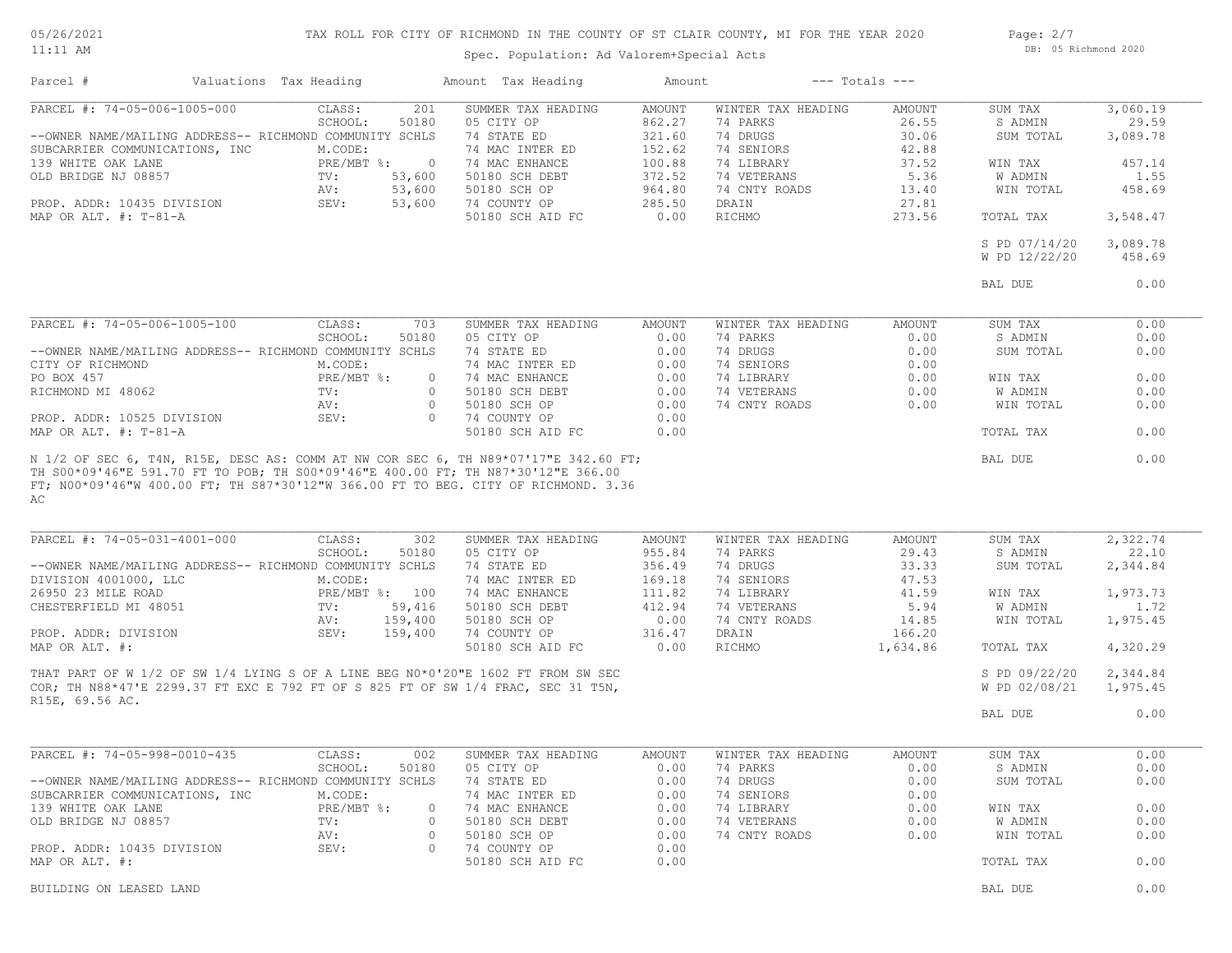#### 05/26/2021 11:11 AM

## TAX ROLL FOR CITY OF RICHMOND IN THE COUNTY OF ST CLAIR COUNTY, MI FOR THE YEAR 2020

Spec. Population: Ad Valorem+Special Acts

Page: 3/7 DB: 05 Richmond 2020

| Parcel #                                          | Valuations Tax Heading |                | Amount Tax Heading | Amount | $---$ Totals $---$ |        |               |          |
|---------------------------------------------------|------------------------|----------------|--------------------|--------|--------------------|--------|---------------|----------|
| PARCEL #: 74-05-999-0001-000                      | CLASS:                 | 551            | SUMMER TAX HEADING | AMOUNT | WINTER TAX HEADING | AMOUNT | SUM TAX       | 2,586.31 |
|                                                   | SCHOOL:                | 50180          | 05 CITY OP         | 728.75 | 74 PARKS           | 22.44  | S ADMIN       | 25.01    |
| --OWNER NAME/MAILING ADDRESS-- RICHMOND COMMUNITY |                        | SCHLS          | 74 STATE ED        | 271.80 | 74 DRUGS           | 25.41  | SUM TOTAL     | 2,611.32 |
| DTE ELECTRIC COMPANY                              | M.CODE:                |                | 74 MAC INTER ED    | 128.99 | 74 SENIORS         | 36.24  |               |          |
| DTE ENERGY COMPANY                                | $PRE/MBT$ $\div$       | $\overline{0}$ | 74 MAC ENHANCE     | 85.25  | 74 LIBRARY         | 31.71  | WIN TAX       | 131.65   |
| PO BOX 33017                                      | TV:                    | 45,300         | 50180 SCH DEBT     | 314.83 | 74 VETERANS        | 4.53   | W ADMIN       | 1.31     |
| DETROIT MI 48232                                  | AV:                    | 45,300         | 50180 SCH OP       | 815.40 | 74 CNTY ROADS      | 11.32  | WIN TOTAL     | 132.96   |
|                                                   | SEV:                   | 45,300         | 74 COUNTY OP       | 241.29 |                    |        |               |          |
| PROP. ADDR: VARIOUS LOCATIONS                     |                        |                | 50180 SCH AID FC   | 0.00   |                    |        | TOTAL TAX     | 2,744.28 |
| MAP OR ALT. #:                                    |                        |                |                    |        |                    |        |               |          |
|                                                   |                        |                |                    |        |                    |        | S PD 08/31/20 | 2,611.32 |
| PERSONAL PROPERTY                                 |                        |                |                    |        |                    |        | W PD 01/29/21 | 132.96   |
|                                                   |                        |                |                    |        |                    |        | BAL DUE       | 0.00     |
| PARCEL #: 74-05-999-1043-500                      | CLASS:                 | 002            | SUMMER TAX HEADING | AMOUNT | WINTER TAX HEADING | AMOUNT | SUM TAX       | 0.00     |
|                                                   | SCHOOL:                | 50180          | 05 CITY OP         | 0.00   | 74 PARKS           | 0.00   | S ADMIN       | 0.00     |
| --OWNER NAME/MAILING ADDRESS-- RICHMOND COMMUNITY |                        | SCHLS          | 74 STATE ED        | 0.00   | 74 DRUGS           | 0.00   | SUM TOTAL     | 0.00     |
| AMERICAN MESSAGING SERVICES LLC                   | M.CODE:                |                | 74 MAC INTER ED    | 0.00   | 74 SENIORS         | 0.00   |               |          |
| PO BOX 478                                        | PRE/MBT %:             | 100            | 74 MAC ENHANCE     | 0.00   | 74 LIBRARY         | 0.00   | WIN TAX       | 0.00     |
| COLLEYVILLE TX 76034                              | TV:                    |                | 50180 SCH DEBT     | 0.00   | 74 VETERANS        | 0.00   | W ADMIN       | 0.00     |
|                                                   | AV:                    | $\circ$        | 50180 SCH OP       | 0.00   | 74 CNTY ROADS      | 0.00   | WIN TOTAL     | 0.00     |
| PROP. ADDR: 10435 DIVISION                        | SEV:                   | $\circ$        | 74 COUNTY OP       | 0.00   |                    |        |               |          |
| MAP OR ALT. #:                                    |                        |                | 50180 SCH AID FC   | 0.00   |                    |        | TOTAL TAX     | 0.00     |
| PERSONAL PROPERTY                                 |                        |                |                    |        |                    |        | BAL DUE       | 0.00     |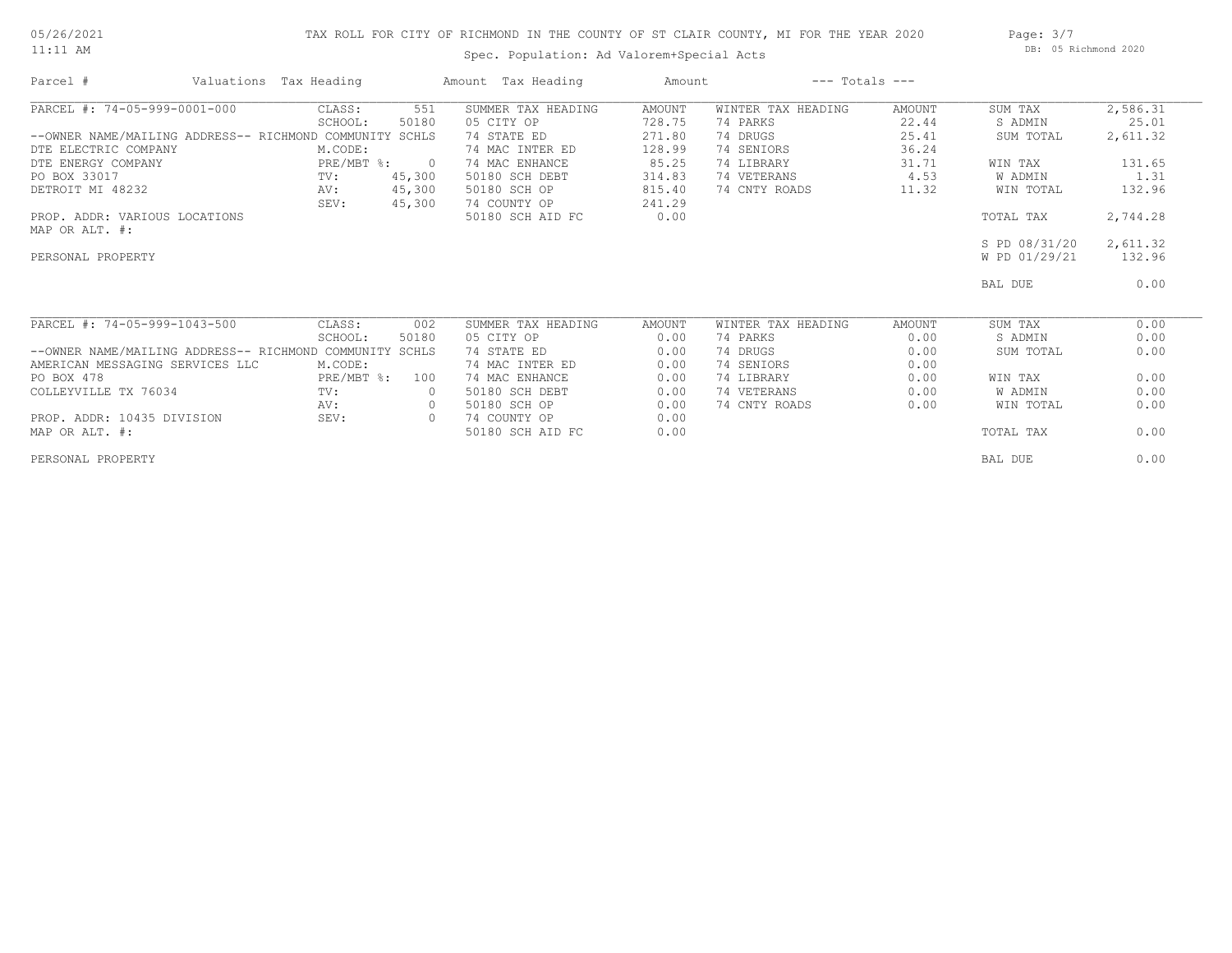## Spec. Population: Ad Valorem+Special Acts

Page: 4/7 DB: 05 Richmond 2020

| TOTAL ALL DISTRICTS | REAL               | (BAL DUE)         | PERSONAL | (BAL DUE) | EXEMPT       | (BAL DUE) |
|---------------------|--------------------|-------------------|----------|-----------|--------------|-----------|
| PARCEL COUNT        | 6                  |                   | 3        |           | 1            |           |
| TAXABLE VALUE       | 329,329            |                   | 45,300   |           | $\mathbf{0}$ |           |
| ASSESSED VALUE      | 479,000            |                   | 45,300   |           | 0            |           |
| SEV VALUE           | 479,000            |                   | 45,300   |           | $\circ$      |           |
| PRE/MBT TAXABLE     | 151,381            |                   | $\circ$  |           | $\mathbf{0}$ |           |
| N PRE/MBT TAXABLE   | 177,948            |                   | 45,300   |           | $\mathbf{0}$ |           |
| S 05 CITY OP        | 5,297.98           | 2,000.41          | 728.75   | 0.00      | 0.00         | 0.00      |
| S 74 STATE ED       | 1,975.96           | 746.08            | 271.80   | 0.00      | 0.00         | 0.00      |
| S 74 MAC INTER ED   | 937.74             | 354.07            | 128.99   | 0.00      | 0.00         | 0.00      |
| S 74 MAC ENHANCE    | 619.80             | 234.02            | 85.25    | 0.00      | 0.00         | 0.00      |
| S 50180 SCH DEBT    | 2,288.81           | 864.20            | 314.83   | 0.00      | 0.00         | 0.00      |
| S 50180 SCH OP      | 3,203.05           | 2,238.25          | 815.40   | 0.00      | 0.00         | 0.00      |
| S 74 COUNTY OP      | 1,754.15           | 662.33            | 241.29   | 0.00      | 0.00         | 0.00      |
| S 50180 SCH AID F   | 0.00               | 0.00              | 0.00     | 0.00      | 0.00         | 0.00      |
| W 74 PARKS          | 163.12             | 61.59             | 22.44    | 0.00      | 0.00         | 0.00      |
| W 74 DRUGS          | 184.72             | 69.74             | 25.41    | 0.00      | 0.00         | 0.00      |
| W 74 SENIORS        | 263.45             | 99.47             | 36.24    | 0.00      | 0.00         | 0.00      |
| W 74 LIBRARY        | 230.51             | 87.03             | 31.71    | 0.00      | 0.00         | 0.00      |
| W 74 VETERANS       | 32.91              | 12.42             | 4.53     | 0.00      | 0.00         | 0.00      |
| W 74 CNTY ROADS     | 82.31              | 31.07             | 11.32    | 0.00      | 0.00         | 0.00      |
| * SP. ASSESSMENTS   | 4,192.98           | 985.20            | 0.00     | 0.00      | 0.00         | 0.00      |
| S ADMIN FEE         | 154.55             | 68.64             | 25.01    | 0.00      | 0.00         | 0.00      |
| W ADMIN FEE         | 9.54               | 3.60              | 1.31     | 0.00      | 0.00         | 0.00      |
| INTEREST            | 425.96             | 425.96            | 0.00     | 0.00      | 0.00         | 0.00      |
| S TOTALS            | 16,877.32          | 7,813.28 2,611.32 |          | 0.00      | 0.00         | 0.00      |
| W TOTALS            | 4,940.22           | 1,130.80          | 132.96   | 0.00      | 0.00         | 0.00      |
| GRAND TOTALS        | 21,817.54 8,944.08 |                   | 2,744.28 | 0.00      | 0.00         | 0.00      |
|                     |                    |                   |          |           |              |           |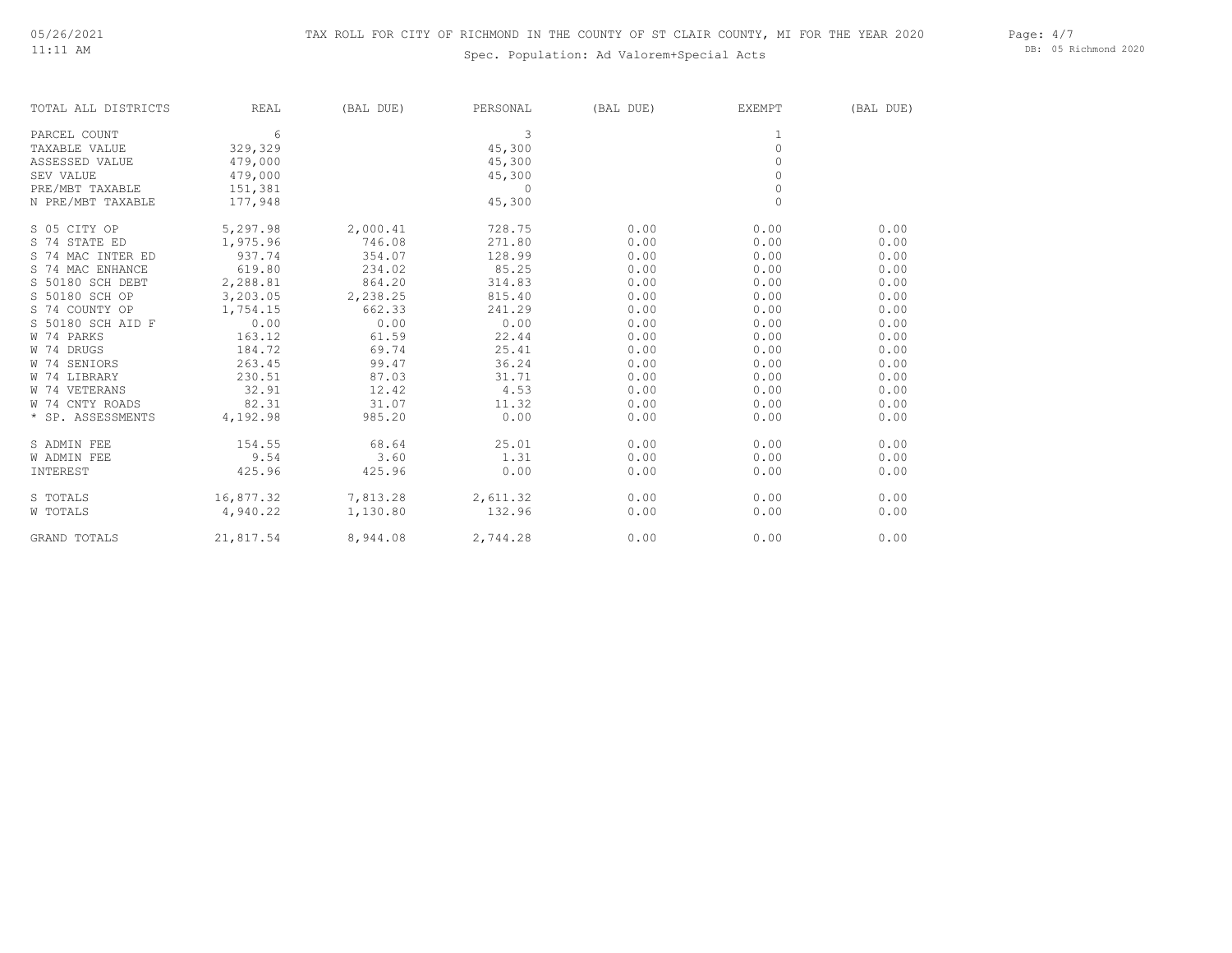# Spec. Population: Ad Valorem+Special Acts

Page: 5/7 DB: 05 Richmond 2020

| TOTAL ALL DISTRICTS | LEASED LAND | (BAL DUE) | TOTAL     | (BAL DUE) |
|---------------------|-------------|-----------|-----------|-----------|
| PARCEL COUNT        | $\Omega$    |           | 10        |           |
| TAXABLE VALUE       | 0           |           | 374,629   |           |
| ASSESSED VALUE      | 0           |           | 524,300   |           |
| SEV VALUE           | 0           |           | 524,300   |           |
| PRE/MBT TAXABLE     | 0           |           | 151,381   |           |
| NON PRE/MBT TAXABLE | 0           |           | 223,248   |           |
| S 05 CITY OP        | 0.00        | 0.00      | 6,026.73  | 2,000.41  |
| S 74 STATE ED       | 0.00        | 0.00      | 2,247.76  | 746.08    |
| S 74 MAC INTER ED   | 0.00        | 0.00      | 1,066.73  | 354.07    |
| S 74 MAC ENHANCE    | 0.00        | 0.00      | 705.05    | 234.02    |
| S 50180 SCH DEBT    | 0.00        | 0.00      | 2,603.64  | 864.20    |
| S 50180 SCH OP      | 0.00        | 0.00      | 4,018.45  | 2,238.25  |
| S 74 COUNTY OP      | 0.00        | 0.00      | 1,995.44  | 662.33    |
| S 50180 SCH AID FC  | 0.00        | 0.00      | 0.00      | 0.00      |
| W 74 PARKS          | 0.00        | 0.00      | 185.56    | 61.59     |
| W 74 DRUGS          | 0.00        | 0.00      | 210.13    | 69.74     |
| W 74 SENIORS        | 0.00        | 0.00      | 299.69    | 99.47     |
| W 74 LIBRARY        | 0.00        | 0.00      | 262.22    | 87.03     |
| W 74 VETERANS       | 0.00        | 0.00      | 37.44     | 12.42     |
| W 74 CNTY ROADS     | 0.00        | 0.00      | 93.63     | 31.07     |
| * SP. ASSESSMENTS   | 0.00        | 0.00      | 4,192.98  | 985.20    |
| S ADMIN FEE         | 0.00        | 0.00      | 179.56    | 68.64     |
| W ADMIN FEE         | 0.00        | 0.00      | 10.85     | 3.60      |
| INTEREST            | 0.00        | 0.00      | 425.96    | 425.96    |
| S TOTALS            | 0.00        | 0.00      | 19,488.64 | 7,813.28  |
| W TOTALS            | 0.00        | 0.00      | 5,073.18  | 1,130.80  |
| GRAND TOTALS        | 0.00        | 0.00      | 24,561.82 | 8,944.08  |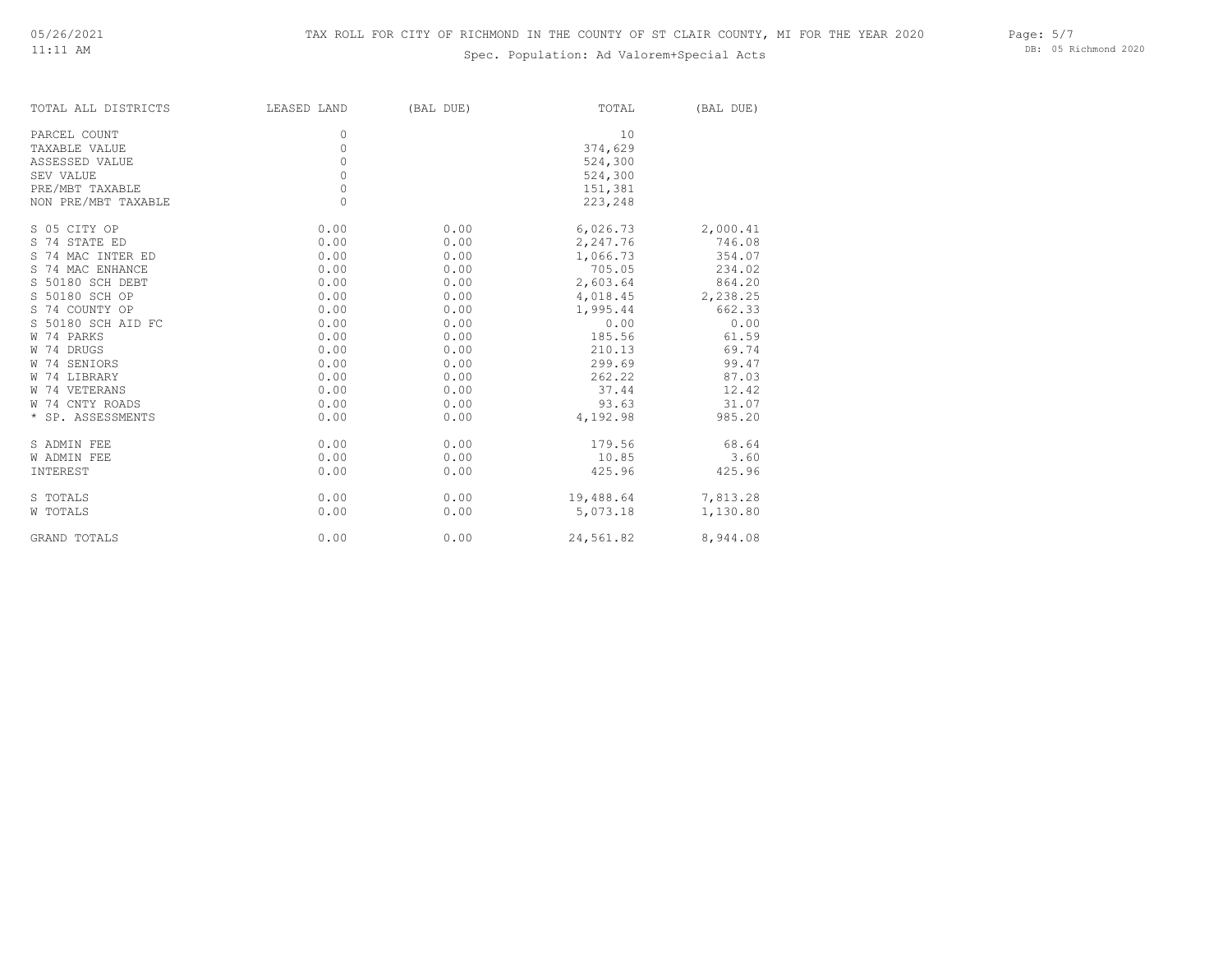11:11 AM

# Spec. Population: Ad Valorem+Special Acts

Page: 6/7 DB: 05 Richmond 2020

| SCHOOL DISTRICT 50180    | UNIT 05<br><b>REAL</b> | PERSONAL     | <b>EXEMPT</b> | LEASED LAND | TOTAL     |
|--------------------------|------------------------|--------------|---------------|-------------|-----------|
| PARCEL COUNT             | 6                      | 3            |               | 0           | 10        |
| TAXABLE VALUE            | 329,329                | 45,300       | 0             | 0           | 374,629   |
| ASSESSED VALUE           | 479,000                | 45,300       |               | $\Omega$    | 524,300   |
| SEV VALUE                | 479,000                | 45,300       |               | 0           | 524,300   |
| PRE/MBT TAXABLE          | 151,381                | $\mathbf{0}$ |               | 0           | 151,381   |
| NON PRE/MBT TAXABLE      | 177,948                | 45,300       | $\Omega$      | 0           | 223,248   |
| (S) 05 CITY OP           | 5,297.98               | 728.75       | 0.00          | 0.00        | 6,026.73  |
| 74 STATE ED<br>(S)       | 1,975.96               | 271.80       | 0.00          | 0.00        | 2,247.76  |
| 74 MAC INTER ED<br>(S)   | 937.74                 | 128.99       | 0.00          | 0.00        | 1,066.73  |
| 74 MAC ENHANCE<br>(S)    | 619.80                 | 85.25        | 0.00          | 0.00        | 705.05    |
| 50180 SCH DEBT<br>(S)    | 2,288.81               | 314.83       | 0.00          | 0.00        | 2,603.64  |
| 50180 SCH OP<br>(S)      | 3,203.05               | 815.40       | 0.00          | 0.00        | 4,018.45  |
| 74 COUNTY OP<br>(S)      | 1,754.15               | 241.29       | 0.00          | 0.00        | 1,995.44  |
| 50180 SCH AID FC<br>(S)  | 0.00                   | 0.00         | 0.00          | 0.00        | 0.00      |
| 74 PARKS<br>(W)          | 163.12                 | 22.44        | 0.00          | 0.00        | 185.56    |
| 74 DRUGS<br>(W)          | 184.72                 | 25.41        | 0.00          | 0.00        | 210.13    |
| 74 SENIORS<br>(W)        | 263.45                 | 36.24        | 0.00          | 0.00        | 299.69    |
| 74 LIBRARY<br>(W)        | 230.51                 | 31.71        | 0.00          | 0.00        | 262.22    |
| 74 VETERANS<br>(W)       | 32.91                  | 4.53         | 0.00          | 0.00        | 37.44     |
| 74 CNTY ROADS<br>(W)     | 82.31                  | 11.32        | 0.00          | 0.00        | 93.63     |
| SP. ASSESSMENTS<br>$(*)$ | 4,192.98               | 0.00         | 0.00          | 0.00        | 4,192.98  |
| (S) ADMIN FEE            | 154.55                 | 25.01        | 0.00          | 0.00        | 179.56    |
| (W) ADMIN FEE            | 9.54                   | 1.31         | 0.00          | 0.00        | 10.85     |
| INTEREST                 | 425.96                 | 0.00         | 0.00          | 0.00        | 425.96    |
| (S) TOTALS               | 16,877.32              | 2,611.32     | 0.00          | 0.00        | 19,488.64 |
| (W) TOTALS               | 4,940.22               | 132.96       | 0.00          | 0.00        | 5,073.18  |
| <b>GRAND TOTALS</b>      | 21,817.54              | 2,744.28     | 0.00          | 0.00        | 24,561.82 |